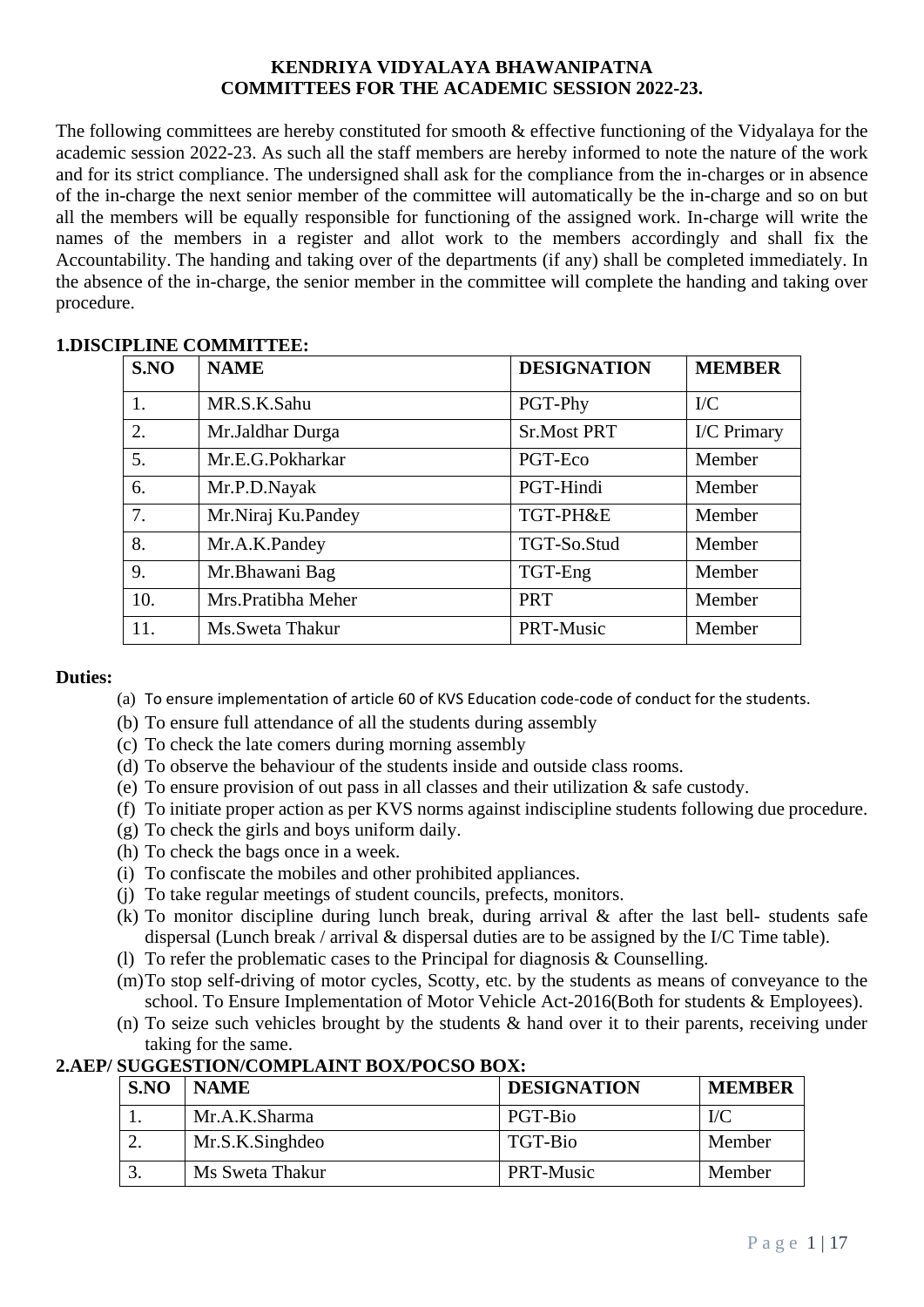- (a) Box meant for general complaints / suggestion/AEP/POCSO, should be opened on daily basis.
- (b) Maintain Separate files for preserving the complaints / suggestions & to register the recording the complaints/ suggestion & to intimate the concerned I/C /Committee.
- (c) Record follow up/Corrective measures taken immediately in consultation with principal.
- (d) To submit monthly online report.

**3.LUNCH BREAK SUPERVISION/ Arrival & Departure Duties:** As per duty assigned to

teachers/staffs on daily arrangement basis by the Time table I/C(Primary & Sec. & Hr.secondary).

| Sl.No. | <b>NAME</b>          | <b>Designation</b> | <b>Particulars</b>                 |  |
|--------|----------------------|--------------------|------------------------------------|--|
|        | Mr.Sushil Ku.Buddhia | <b>TGT-Maths</b>   | I/C Time Table(Sec $\&$            |  |
|        |                      |                    | Hr. Sec.                           |  |
|        | Mr. R.C.Barik        | <b>PRT</b>         | I/C<br><b>Time</b><br><b>Table</b> |  |
|        |                      |                    | (Primary)                          |  |

### **Duties:-**

- (a) To assign duties to the teachers on rotation basis for ensuring discipline/safety of the students
- during arrival/departure & lunch break.
- (b) To see that the students reach their respective class soon after the lunch break gets over.

|                  | L HARASSMENT COMMITTEE – INTERNAL (for Students & Staffs) |                    |               |
|------------------|-----------------------------------------------------------|--------------------|---------------|
| S.NO             | <b>NAME</b>                                               | <b>DESIGNATION</b> | <b>MEMBER</b> |
| 1.               | Mr.B.P.Nayak                                              | $PGT - Comm$       | $\rm{IC}$     |
| 2.               | Mr.A.K.Sharma                                             | $PGT - Bio$        | Member        |
| 3.               | Mr.E.G.Pokharkar                                          | PGT-Eco            | Member        |
| $\overline{4}$ . | Mr.Neeraj Ku.Pandey                                       | TGT-P&HE           | Member        |
| 5.               | Mr.Jaldhar Durga                                          | <b>PRT</b>         | Member        |
| 5.               | Mrs.Pramila Yadav                                         | <b>PRT</b>         | Member        |

### **4.SEXUAL**

# **Duties:-**

1. The complaint related to immoral behaviour towards students (Boys & Girls) and Female/male Staff if received by the committee, the following steps should be taken immediately at Vidyalaya Committee level.

# **VIDYALAYA LEVEL:-**

- 1. A written complaint may be obtained from the students/parents, staff.
- 2. The Case may be brought to the notice of the Princiapl & Chairman, VMC.
- 3. A memorandum may be issued to the teacher by the authority, giving the gist of the complaint and in no case copy of the complaint should be given to the teacher.
- 4. A committee may be constituted comprising of two or three gents/lady teachers of the committee and executive committee members to conduct the preliminary inquiry.
- 5. The committee may obtain the statement of the victim girl/boy/staff, narrated as well as the other students /staffs who witness the incident or to whom the victim student/staff made the complaint initially.
- 6. The committee may ask about the behavior of the accused teacher/staff towards girl/boy students/female staffs and other teachers and their statements may also be recorded.
- 7. The Principal may discuss the issue with the accused teacher and his statement may be recorded.
- 8. The committee may discuss the issue with the accused and his statement may be recorded.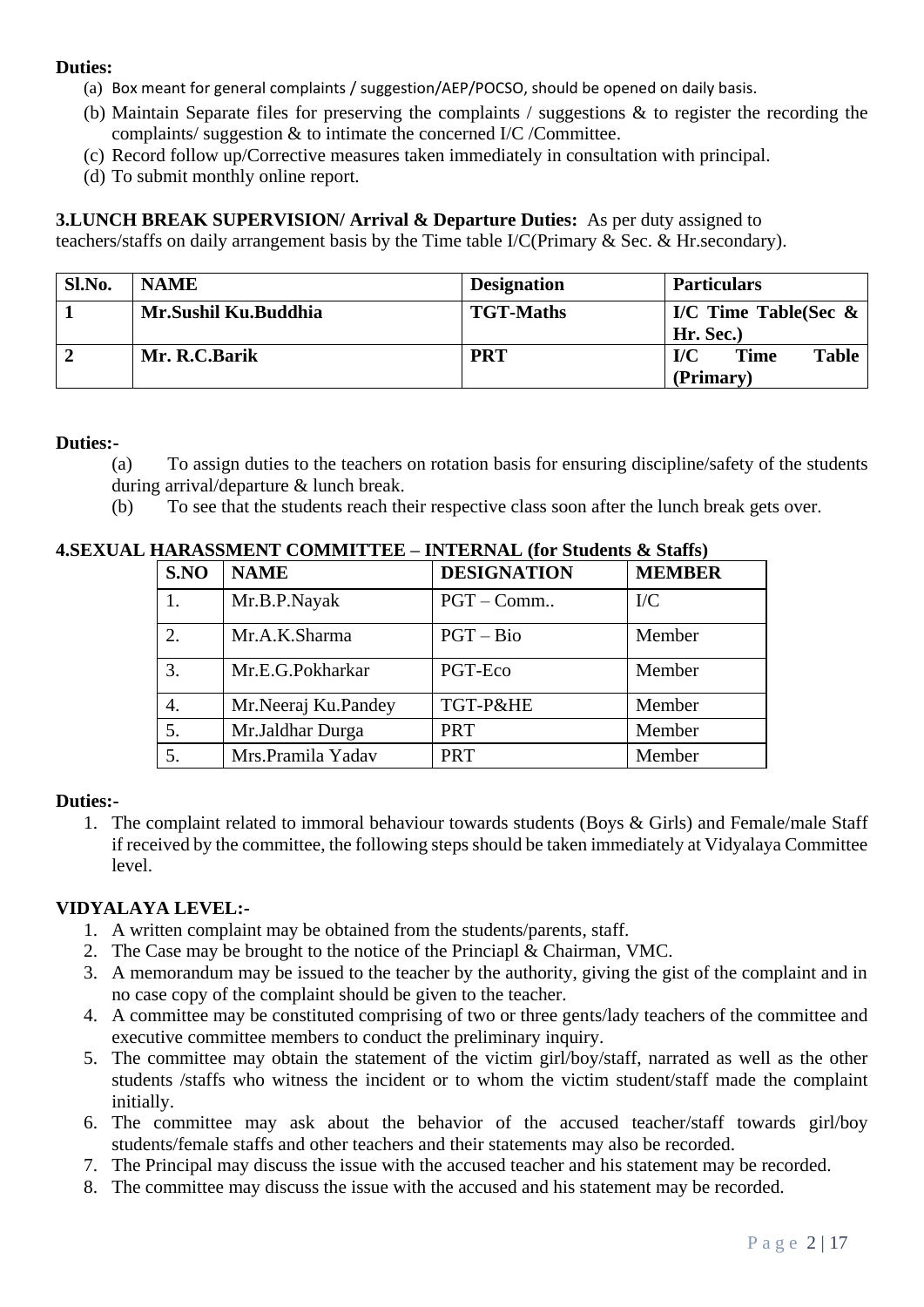- 9. The committee should be impartial and unbiased. The committee should not disclose the identity of the girls/Boys and the teachers and should not spread any rumors and shall maintain the secrecy and the confidentiality of the total procedure. The committee will submit the report to the Authority for further action.
- 10. The Principal may forward the preliminary report with all original statements/documents to Deputy Commissioner of concerned Regional Office. All these exercises at Vidyalaya level have to be completed within three days from the date of the receipt of the complaint
- 11. The Committee should consult the suggestion/complaint /AEP boxes opening committee every day & should collect the written materials etc. and submit the report accordingly. All documents should be recorded in the file and maintain the register properly.
- 12. The boxes should be opened in the presence of all the members and suggestion/complaint /AEP boxes opening committee  $\&$  in no case the committee should shield or hide any written documents or any complaints.

#### **5. GENERAL GRIEVANCE OF STUDENTS (CORPORAL PUNISHMENT/ SC/ST/OBC/MINORITIES/PH) & SUGGESTION BOX:**

| Sr. No. | Name                | Designation | Member      |
|---------|---------------------|-------------|-------------|
| 1.      | Mr.B.P.Nayak        | PGT-Comm.   | $\rm{IC}$   |
| 2.      | Mr.Jaldhar Durga    | <b>PRT</b>  | I/C Primary |
| 3.      | Mr.E.G.Pokharkar    | PGT-Eco     | Member      |
| 4.      | Mr. A. K. Sharma    | PGT-Bio     | Member      |
| 5.      | Mr.Neeraj Ku.Pandey | TGT-P&HE    | Member      |
| 6.      | Mrs.Pramila Yadav   | <b>PRT</b>  | Member      |

### **Duties:-**

- 1. To deal with the complaints related to immoral behaviuor towards girl students or corporal punishment or tarnishing the image of the students, abusing the students on caste, creed, religion or family background or on personal appearance or threatening the students to join the private tuitions or forcing them to bring the eatables or eating their tiffin and asking some students to blame or abuse slow learners or comment on family background and occupation of the parents is received by the committee, proper steps should be taken immediately at Vidyalaya Level Committee.
- **2.** To receive and address the grievances of SC/ST/OBC/Minorities & PH students & redressal of such cases as per Rules.

| S.NO             | <b>NAME</b>                           | <b>DESIGNATION</b> | <b>MEMBER</b> |
|------------------|---------------------------------------|--------------------|---------------|
|                  | Mr.Sudhir Sahu                        | PGT-Eng            | $\rm{IC}$     |
|                  | Mr. Neeraj Ku. Pandey(Sec. & Sr. Sec) | TGT-PH&E           | Member        |
| $\overline{2}$ . | Mr.Dipayan Ghatak                     | <b>TGT-AE</b>      | Member        |
| 3.               | Mr.D.K.Pradhan (Primary)              | <b>PRT</b>         | $\rm{IC}$     |
| 4.               | Ms. Sweta Thakur                      | PRT-music          | Member        |

# **6. EDUCATIONAL TOURS / EXCURSION:**

#### **Duties:**

- (a) To plan educational tours / excursions for all the classes as per KVS norms
- (b) To ensure the safety of the students during the journey period and their stay at the venue.
- (c) To provide hygienic food / potable water to the students who do participate in tour programme.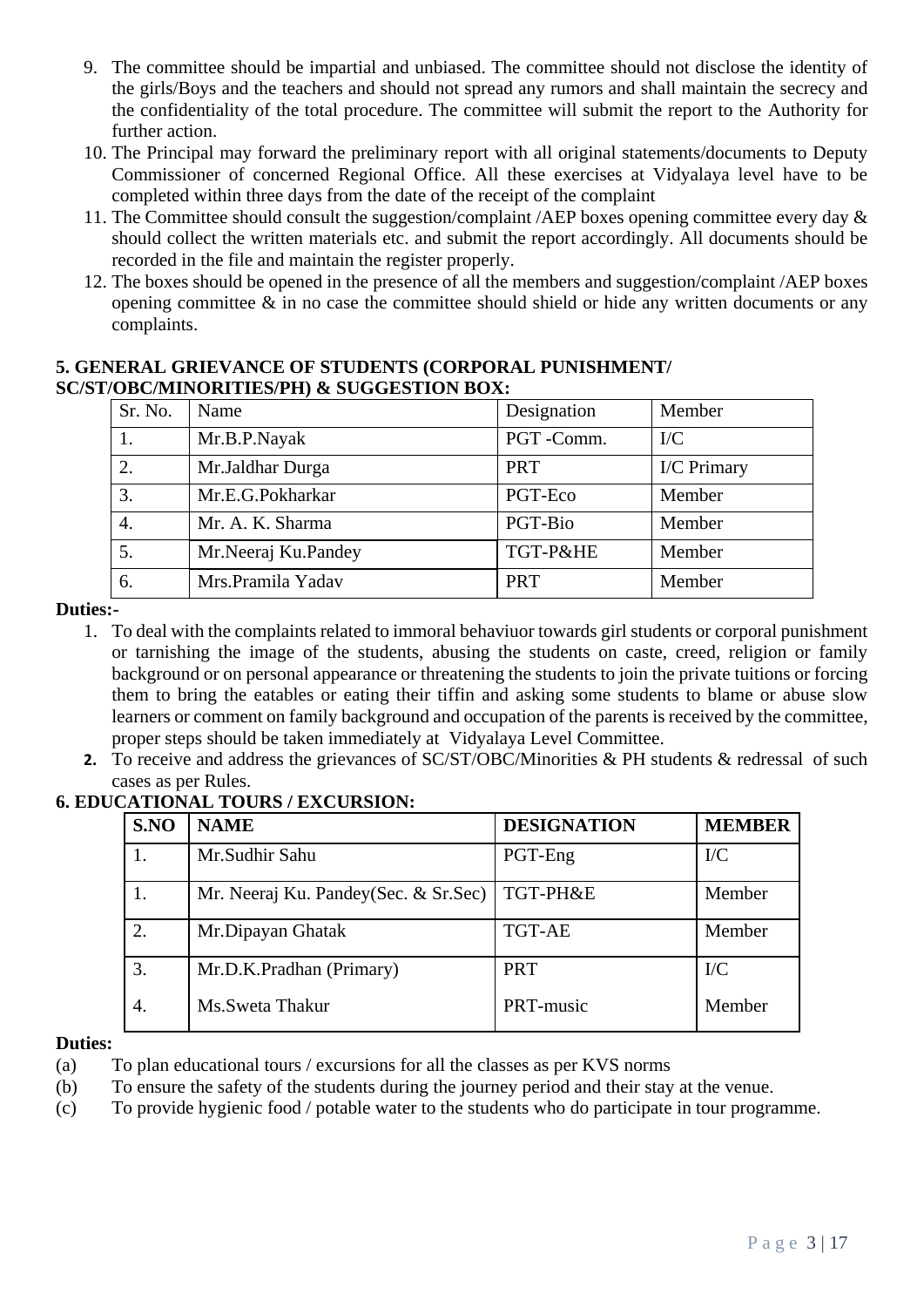### 7. **STRENGTHENING OF PRIMARY EDUCATION (CMP):**

| <b>S.NO   NAME</b> | <b>DESIGNATION</b> | <b>MEMBER</b> |
|--------------------|--------------------|---------------|
| Mr. Jaldhar Durga  | <b>SR.PRT</b>      | I/C           |
| <b>All PRTs</b>    | PRT                | Member        |

### **Duties:-**

- (a) To ensure the implementation of CMP as per KVS norms.
- (b) To take the requirement of TLM from teachers well in advance every month.
- (c) To procure TLM from the local market by taking an amount of Rs.2000/ month.
- (d) To ensure the distribution of TLM to all the teachers as per requirements.
- (e) To maintain a register of TLM ordered by the teachers, TLM procured month wise. TLM distributed to the teachers every month based on their requirement.
- (f) To maintain the register reflecting the number of work sheets prepared by the teachers subject wise.

| S.NO | <b>NAME</b>             | <b>DESIGNATION</b> | <b>MEMBER</b> |
|------|-------------------------|--------------------|---------------|
|      | Mr.Rahul Kr. Bharti     | TGT-WE             | $\rm{IC}$     |
| 2.   | Mr.R.Sharma             | PGT-Chem.          | Member        |
| 3.   | Mr.S.K.Singhdeo         | TGT-Bio            | Member        |
| 3.   | Mr.Manoj Ku Sahu(72950) | <b>PRT</b>         | Member        |
| 4.   | Mrs.Pramila yadav       | <b>PRT</b>         | Member        |

# **8. STAFF QUARTERS ALLOTTMENT COMMITTEE:**

#### **Duties:**

- (a) To prepare a panel of teachers who are eligible for the allotment of quarters (Type-II, Type III) as per KVS norms in the beginning of the academic session & as per the requirements.
- (b) To allot the quarters to the eligible staff as per the panel prepared and approved by the chairman VMC
- (c) To monitor the maintenance & repair of the staff quarters.

| S.NO           | <b>NAME</b>          | <b>DESIGNATION</b> | <b>MEMBER</b> |
|----------------|----------------------|--------------------|---------------|
| 1.             | Mr. Ranveer Kumar    | TGT-So.Studies     | $\rm{IC}$     |
| 2.             | Mr.P.D.Nayak         | PGT-Hindi          | Member        |
| 3.             | Mr.Rajeev Ku. Sharma | PGT-Chemistry      | Member        |
| $\overline{4}$ | Mr.Jaldhar Durga     | Sr.PRT             | Member        |
| 5.             | MrSudhir.Sahu        | PGT-Eng            | Member        |
| 6.             | Mr.A.K.Pandey        | TGT-So.Stud.       | Member        |
| 7.             | Mrs.Pratibha Meher   | <b>PRT</b>         | Member        |
| 8.             | 5 Students           |                    | Member        |

# **9. LIBRARY COMMITTEE**

#### **Duties:**

- a) The meetings are to be convened at least once in a month.
- b) Committee will submit the list of books to be procured subject wise in the beginning of academic session
- c) Book review
- d) To inculcate reading habits among the staff & children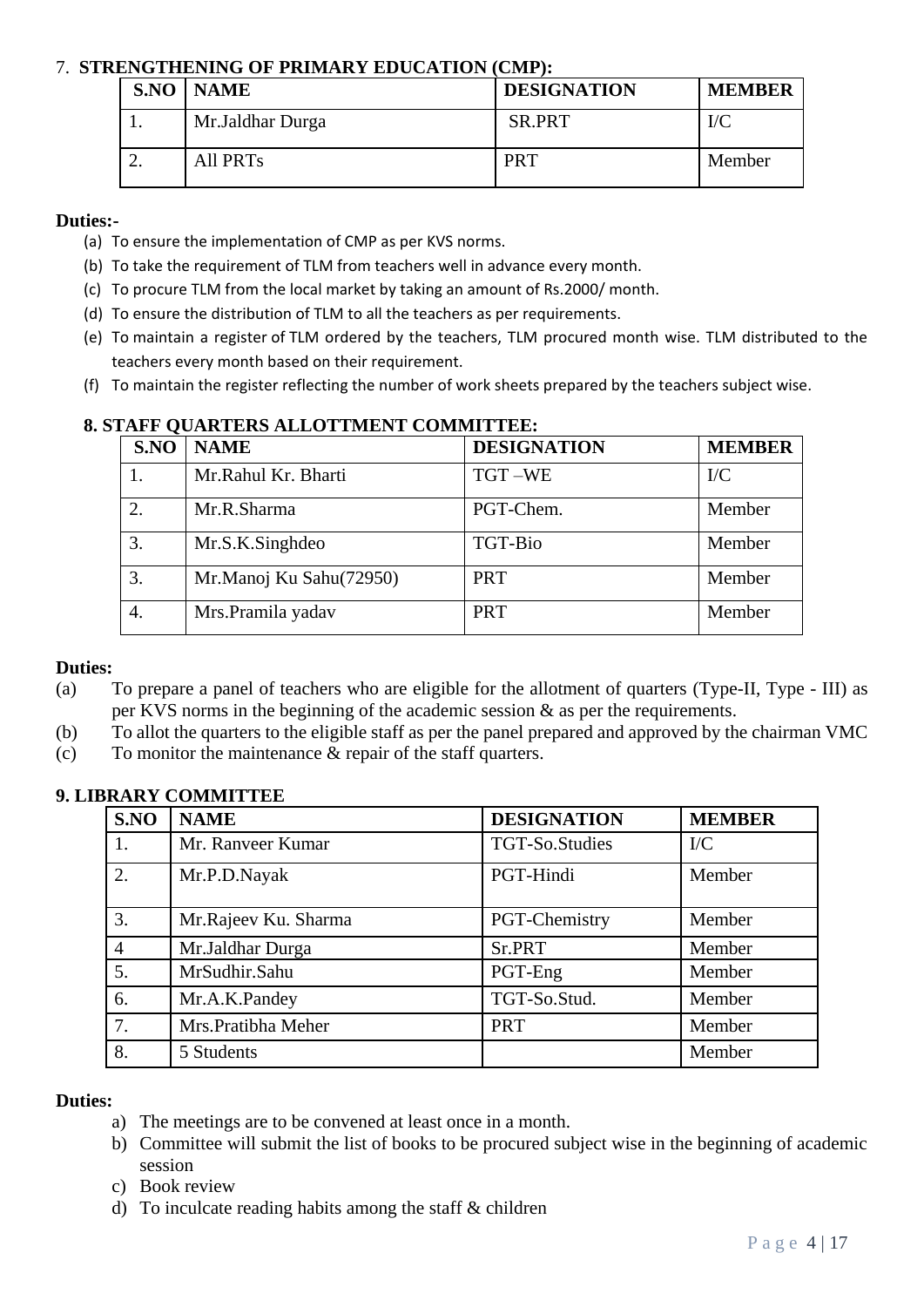To organize book exhibition/fairs on important occasions as per guidelines. **10.IMPLEMETATION OF RAJ BHASHA**

| S.NO | <b>NAME</b>   | <b>DESIGNATION</b> | <b>MEMBER</b> |
|------|---------------|--------------------|---------------|
|      | Mr.P.D.Nayak  | PGT – Hindi        | $\rm{IC}$     |
|      | Mr.V.K.Gupta  | TGT-Hindi          | Member        |
|      | Mr.R.K.Padhan | TGT -Sanskrit      | Member        |

# **Duties:**

- (a) To implement the decision taken during Nagar Raj Bhasha committee meetings.
- (b) To attend Nagar Raj Basha committee meeting as and when required.
- (c) To submit periodical report to the KVS RO BBSR & KVS New Delhi, Nagar Raj bhasha committee.
- (d) To take initiative to ensure that correspondence is made in Hindi  $\&$  to ensure implementation of Rajbhasa Hindi as per KVS Norms, Govt. rules.

# **11. SCOUTS / GUIDES:**

| S.NO             | <b>NAME</b>            | <b>DESIGNATION</b> | <b>MEMBER</b>         |
|------------------|------------------------|--------------------|-----------------------|
| 1.               | Mr.P D Nayak           | PGT-Hindi          | I/C(SCOUTS)           |
| 2.               | Mr.Ranjan Kumar Padhan | TGT-Sans.          | Member                |
| 3.               | Mrs.Pratibha Meher     | <b>PRT</b>         | I/C (GUIDES & BULBUL) |
| $\overline{4}$ . | Mr.V.K.Gupta           | TGT-Hindi          | Member                |
| 5.               | Mr.R.K.Bharti          | <b>TGT-WE</b>      | Member                |
| 6.               | Mr.Manoj Ku.Sahu(BGR)  | <b>PRT</b>         | <b>I/C CUBS</b>       |
| 7.               | Mr.Chairman Badhei     | <b>PRT</b>         | Member                |

# **Duties:**

- (a) To ensure maximum enrolment in the movement every year as per KVS norms.
- (b) To organize investiture ceremony for the new recruits
- (c) To conduct the parade & other activities on every Wednesday.
- (d) To train the students for Pratham/ Dwetiya/ Tritiya/ Raj Puraskar/Rastrapati/Pratham charan/Dwitiya charan/ Tritiya charna/ Chaturtha charan.
- (e) To issue the merit certificate after the conduct of test
- (f) Celebration of thinking day
- (g) To procure the uniform for Scouts / Guides who are involved in Guard of Honor.

# **12. CCA & MORNING ASSEMBLY PROGRAMME COMMITTEE:**

| <b>S. NO.</b>  | <b>NAME</b>                | <b>DESIGNATION</b> | <b>MEMBER</b> |
|----------------|----------------------------|--------------------|---------------|
| 1.             | Mr.P.D.Nayak               | PGT-Hindi          | $\rm{IC}$     |
| 2.             | Mr.Sudhir Sahu             | PGT-Eng            | Member        |
| 2.             | Mr.Neeraj Ku.Pandey        | TGT-PH & E         | Member        |
| 2.             | Mr. Chirantan Dasmahapatra | TGT-Eng            | Member        |
| 3.             | Mr.R.K.Bharti              | <b>TGT-WE</b>      | Member        |
| 3.             | Mrs.Patibha Meher          | <b>PRT</b>         | I/C Primary   |
| $\overline{4}$ | Mrs.Pramila Yadav          | <b>PRT</b>         | Member        |
| 5.             | Ms. Sweta Thakur           | PRT-Music          | Member        |
| 6.             | Mrs.D.Ghatak               | <b>TGT-AE</b>      | Member        |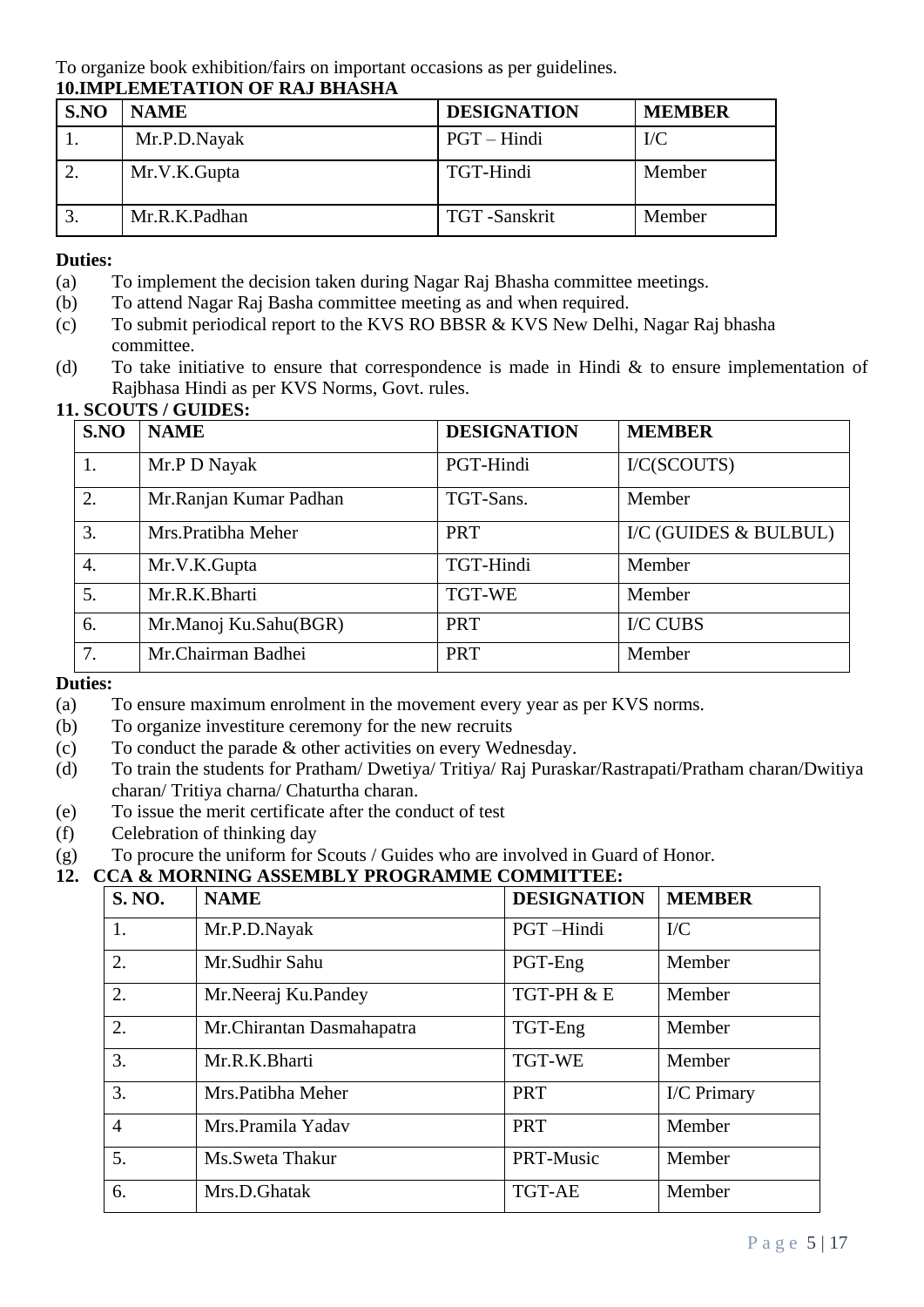- 1. To organize morning assembly & to ensure that it is being conducted within stipulated time.
- 2. To evaluate the various items of morning assembly programme on five point scale Excellent, Very good, Good, Average, Below Average, etc.
- 3. To prepare the schedule for conducting morning assembly programme House wise/ Class Wise & to ensure maximum participation.
- 4. To arrange the PA system, musical instrument well in advance before the start of morning assembly.
- 5. Annual Planning of CCA activities house wise/Class wise.
- 6. Maintenance of result of CCA activities.
- 7. Purchase and distribution of CCA prizes & medals.
- 8. Maintaining CCA Activities register.
- 9. To ensure unfurling / raising of the tricolor / National Flag, Scout & Guides flag, NCC flag  $\&$ lowering as per G.O.I norms.

### **13. ADMISSION:-**

| S.NO | <b>NAME</b>        | <b>DESIGNATION</b> | <b>MEMBER</b> |
|------|--------------------|--------------------|---------------|
|      | Mr.Ajay Ku. Sharma | PGT-Bio            | $\rm{IC}$     |
|      | Mr.Jaldhar Durga   | <b>PRT</b>         | Member        |
|      | Mrs Pratibha Meher | <b>PRT</b>         | Member        |
|      | Mr.Manoj Ku.Sahu   | <b>PRT</b>         | Member        |

#### **Duties:-**

- (a) To ensure registration for admissions as per the schedule given by KVS.
- (b) To scrutinize registration forms & documents as per the KVS admission guidelines.
- (c) Preparation of provisional list of selected candidates for all the classes.
- (d) To administer the admission test and preparation of merit list as per the KVS admission guidelines.
- (e) To take the approval from the VEC before the release of the merit lists.
- (f) Maintenance of admission registers/Guard files etc.
- (g) Admission of candidates based on KV TC as per KVS norms.
- (h) Processing the Local transfer admissions.
- (i) Admissions as per RTE Act.
- (j) Maintenance of admission records as per KVS guidelines in the prescribed pro-forma.
- (k) Uploading of details of admission on the Vidyalaya website.

# **14. EXAMINATIONS (Internal):**

# **A – SECONDARY**

| S.NO | <b>NAME</b>                | <b>DESIGNATION</b> | <b>MEMBER</b> |
|------|----------------------------|--------------------|---------------|
| 1.   | Mr. E.G.Pokharkar          | PGT-Eco            | $\rm{IC}$     |
| 2.   | Mr.A.K.Pandey              | TGT-So.Stud.       | Member        |
| 3.   | Mr.Ranjan Ku.Padhan        | TGT-Sansk.         | Member        |
| 3.   | Mr. Chirantan Dasmahapatra | TGT-Eng            | Member        |
| 4.   | Mr.Dipayan Ghatak          | TGT-AE             | Member        |
|      | <b>B-PRIMARY</b>           |                    |               |
| SNO  | <b>NAME</b>                | <b>DESIGNATION</b> | <b>MEMBER</b> |
| 1.   | Mr.C.Badhei                | <b>PRT</b>         | $\rm{IC}$     |
| 2.   | Mrs. Pratibha Meher        | <b>PRT</b>         | Member        |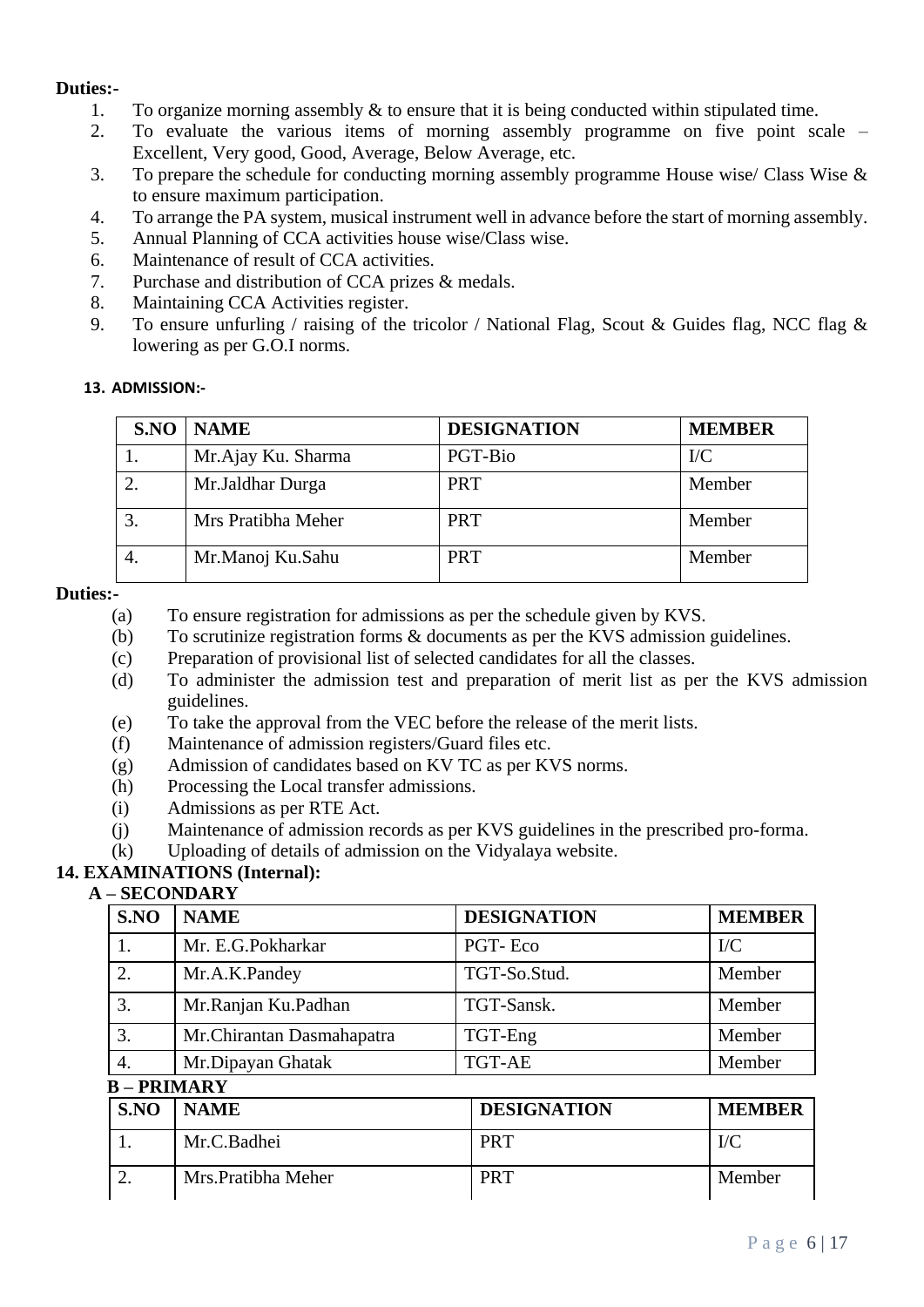- (a) To prepare an action plan for conducting monthly tests/other tests as per new CBSE guidelines/ as per KVS norms for classes III to V, VI to XII.
- (b) To collect the question paper along with blue print, design, marking scheme for these exams and to preserve them for inspection/ record purpose.
- (c) To submit requirements of the result register, progress reports, certificate of school based evaluation and other stationery well in advance by giving requisition to the Principal well in advance.
- (d) To conduct the test as per guidelines.
- (e) Declaration of results as per the KVS schedule.
- (f) To maintain and place all the records pertaining to examination before the member of panel inspection team.
- (g) To issue the notices, circulars of the examinations to the staff from time to time.
- (h) To visit KVS, Regional Office, BBSR and CBSE websites regularly for the examination notices, circulars.
- (i) To discuss and submit the reports, circulars with the Principal time to time and to take action and follow up regularly.
- (j) To update examination details on Vidyalaya website regularly.

# **15. EXTERNAL – CBSE ( IX,X,XI & XII)**

| S.NO | <b>NAME</b>        | <b>DESIGNATION</b> | <b>MEMBER</b> |
|------|--------------------|--------------------|---------------|
|      | Mr.Sanjeev Ku.Sahu | PGT-Phy            | In-charge     |
|      | Mr. Vivek V. Singh | PGT-CS             | Member        |
|      | Mr.Jaldhar Durga   | <b>PRT</b>         | Member        |

# **Duties:**

- (a) To go through the CBSE website regularly and to complete the task as per the CBSE/KVS instructions regarding external exams.
- (b) Registration for Problem Solving Assessment Test, Class IX to XII registration, filling of the forms and completing the formalities in time bound manner.
- (c) Correspondence for school affiliation & other related issues to CBSE.
- (d) Maintenance and submission of records of result analysis of CBSE exams to KVS Regional Office and KVS Head Quarter in time.
- (e) Maintaining the record of shortage of attendance and correspondence with CBSE board.
- (f) Framing the practical time table in liaison with other subject teachers.
- (g) Conducting the CBSE board exam as per the CBSE norms.
- (h) Updating CBSE related issues/ instructions in the school website regularly.

# **16. TIME TABLE AND ARRANGEMENT:**

| S.NO | <b>NAME</b>              | <b>DESIGNATION</b> | <b>MEMBER</b>        |
|------|--------------------------|--------------------|----------------------|
|      | Mr. Sushil Ku.Buddhia    | <b>PGT MATH</b>    | $\rm{IC}$            |
| 2.   | Mr.Rahul Kumar Bhati     | <b>TGT WE</b>      | Member               |
|      | Mr.R.C.Barik             | <b>PRT</b>         | Primary<br>$\rm{IC}$ |
|      | Mr.Manoj<br>Ku.Sahu(BGR) | <b>PRT</b>         | Member               |
|      | Mrs.Pramila Yadav        | <b>PRT</b>         | Member               |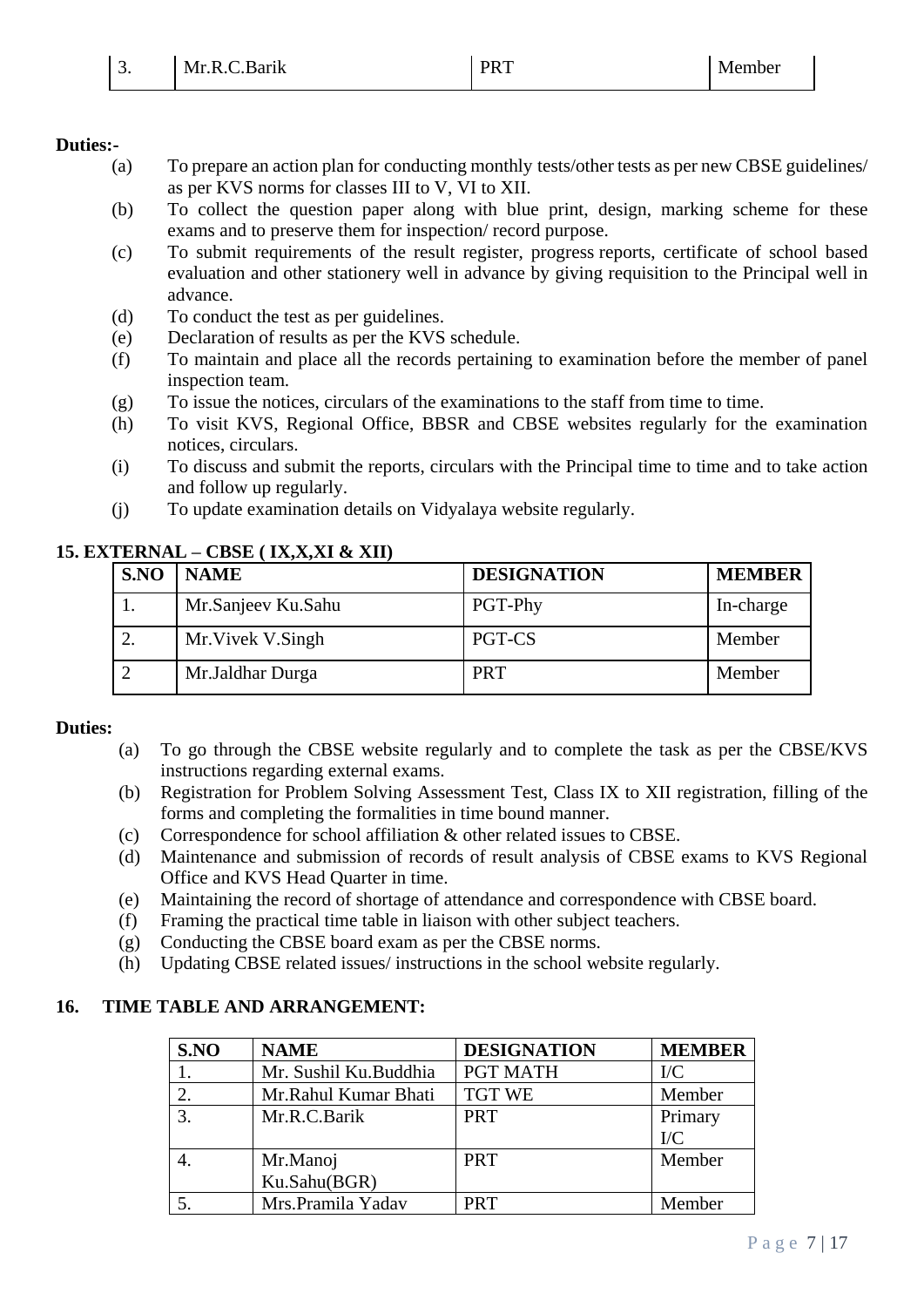- (a) To prepare the class time table and teachers time table as per KVS norms.
- (b) To prepare the special time table for for classes  $X \& XII$  as per the direction of the Principal and KVS RO BBSR during Autumn break, Winter break, summer vacation & as per the requirements.
- (c) To prepare the special time table for remedial teaching for implementation of NEP, PISA CCT etc..
- (d) To give arrangement work for the teachers on leave/OD etc.
- (e) To display copy of arrangement work in the notice board.
- (f) To Prepare part time teachers salary statements after verifying the number of periods taken by part time teachers/ as per the provisions and to affix their signature.
- (g) To maintain the arrangement register.

# **17. FURNITURE:**

| S.NO | <b>NAME</b>         | <b>DESIGNATION</b> | <b>MEMBER</b> |
|------|---------------------|--------------------|---------------|
|      | Mr.Ranjan Ku.Padhan | TGT-Sanskrit       | $\rm{IC}$     |
|      | Mr.Dipayan Ghatak   | <b>TGT-AE</b>      | Member        |
|      | Mr.A.K.Dwevedi      | <b>PRT</b>         | Member        |

# **Duties:-**

- (a) To maintain the record of room wise/dept. wise distribution of furniture.
- (b) To take initiative to see that the broken furniture is repaired regularly.
- (c) To prepare the list of broken furniture which are to be condemned.
- (d) To see that the school furniture is to be replaced in class rooms/dept. after school functions like sports day, Republic day, Annual Day, Independence day or any other function).
- (e) To see any shortages, deficiency of furniture and report to the Principal.
- (f) To ensure regularly that no furniture is lying in the corridors or in the open space.
- (g) To store and stock the broken or old furniture properly.
- (h) To maintain the stock register  $\&$  to submit the requirements at the beginning of the session.

#### **18. CLEANLINESS OF VIDYALAYA BUILDING AND PREMISES (Swachh Bharat Abhiyan) Class Rooms, Water points, toilets, corridors:**

| S.NO             | <b>NAME</b>          | <b>DESIGNATION</b> | <b>MEMBER</b> |
|------------------|----------------------|--------------------|---------------|
| 1.               | Mr.Ranjan Ku. Padhan | TGT-Sanskrit       | $\rm{IC}$     |
| 2.               | Mr.Dipayan Ghatak    | <b>TGT-AE</b>      | Member        |
| 3.               | Mr.C.Dasmahapatra    | TGT-Eng            | Member        |
| $\overline{4}$ . | Mr.Ranveer Kumar     | TGT-So. Stud.      | Member        |
| 5.               | Mr. Hitesh Singh     | <b>PRT</b>         | I/C Boys      |
| 6.               | Mrs.Pramila Yadav    | <b>PRT</b>         | I/C Girls     |
| 7.               | Mr. P. Katta         | Sub-staff          | Member        |

# **Duties:**

- (a) To ensure the cleanliness of the class rooms, corridors, toilets and other common areas.
- (b) To ensure the provision of dustbins in all the class rooms.
- (c) To appraise the Principal about the cleanliness of school building from time to time.
- (d) To supervise the work of the people deployed under housekeeping.
- (e) To give suitable instruction to the people deployed under housekeeping regarding cleanliness of campus.
- (f) To make the arrangements to dispose the garbage and miscellaneous trash collected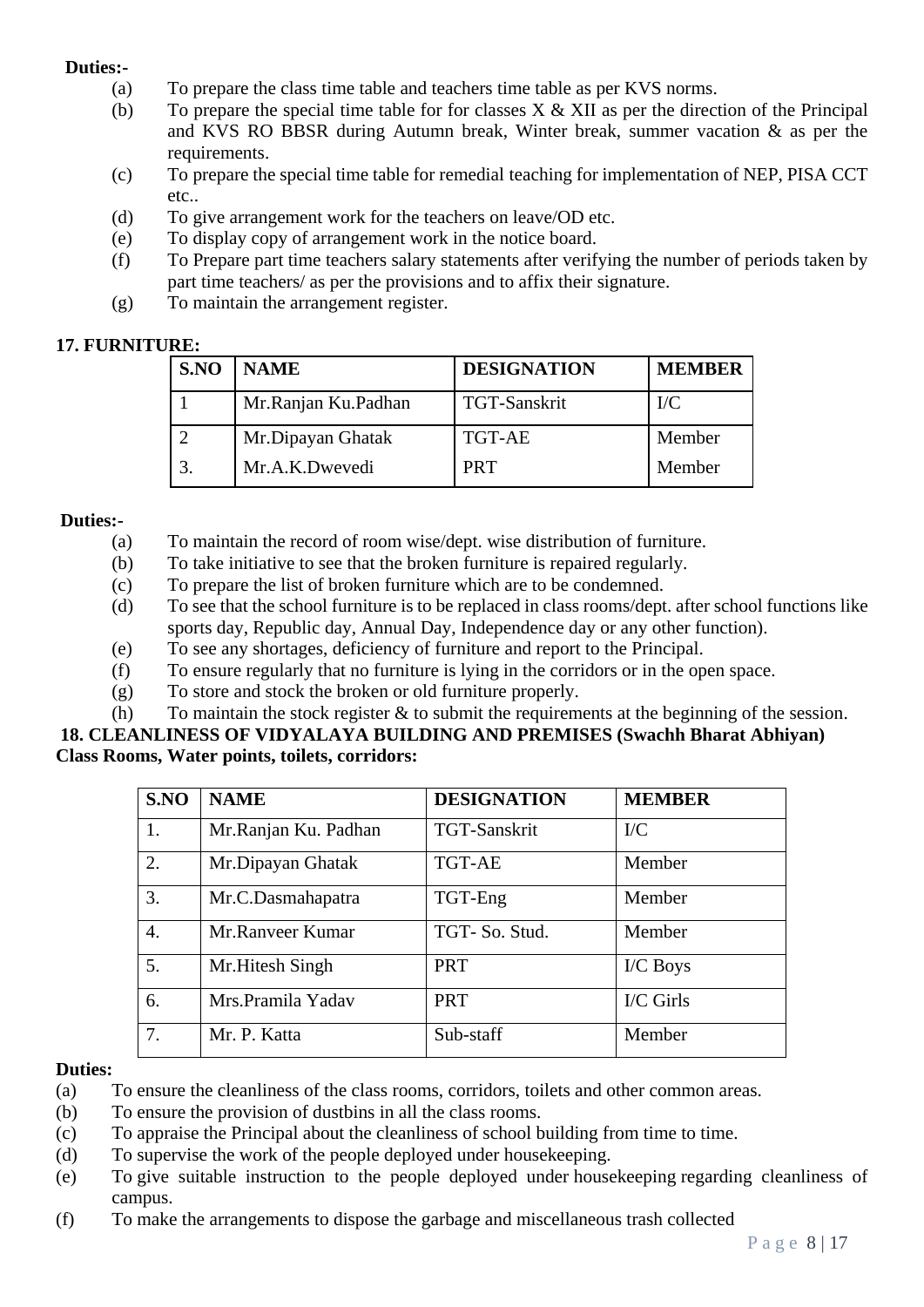in Vidyalaya Building and other parts of campus.

- (g) To clear the wild bushes and thorny plants that are growing in different parts of school campus.
- (h) To ensure cleanliness of open drains for smooth flow of water during the rainy season.
- (i) To ensure cleanliness of area around the staff quarters.
- (j) To take the rounds of the Vidyalaya thrice in a day/as & when required and to ensure cleanliness.
- (k) In-charge can delegate the work wing-wise for efficient functioning and for fixing the responsibility. But the In-charge & Members shall be held responsible for the lapses and the deviations of the orders.

# **19. GARDENING AND BEAUTIFICATION OF THE VIDYALAYA CAMPUS AND STAFF QUARTER CAMPUS:**

| S.NO | <b>NAME</b>       | <b>DESIGNATION</b> | <b>MEMBER</b> |
|------|-------------------|--------------------|---------------|
|      | Mr.Dipayan Ghatak | <b>TGT-AE</b>      | $\rm{IC}$     |
|      | Mr.V.K.Gupta      | TGT-Hindi          | Member        |
|      | Mr.Rajesh Patel   | <b>PRT</b>         | Member        |

### **Duties:**

(a) To supervise the work of workers/deployed under Horticulture and beautification of Vidyalaya campus.

- (b) To procure ornamental plants and other fruit bearing plants in consultation with the authority.
- (c) To ensure watering of all potted plants and other plants growing in the Vidyalaya campus.
- (d) To procure fertilizers, manure, pesticides in consultation with the authority.
- (e) Preparation of placards in different areas of garden.
- (f) Numbering of trees and potted plants.
- (g) Celebration of Vanamahostava in consultation with the authority and forest dept.
- (h) To motivate the children for gardening and beautification.
- (i) To develop medicinal plant garden in the campus.
- (j) To display the quotations in the corridors and class rooms.
- (k) To fix bulletin board in the class room for display of educational charts.
- (l) To decorate the corridor and common areas with paintings photographs of National leaders, Scientists.
- (m) To ensure the display of material in the bulletin boards.

# **20. SCIENCE Club/ Exhibitions:**

|  | <b>S.NO   NAME</b> | <b>DESIGNATION</b> | <b>MEMBER</b> |
|--|--------------------|--------------------|---------------|
|  | Mr A. K. Sharma    | PGT-BIO            | I/C           |
|  | Mr.S.K.Singhdeo    | TGT-Bio            | Member        |

#### **Duties:-**

- (a) To motivate the students to prepare the exhibits based on theme given by KVS.
- (b) To organize Vidyalaya level Science exhibition as per the time schedule given by KVS.
- (c) To encourage more and more children to participate at cluster level, Regional level and National level science exhibits / children science congress.
- (d) To inculcate scientific temper among the students by adopting activities based method in teaching learning process.
- (e) To encourage the children to give online projects by using computers.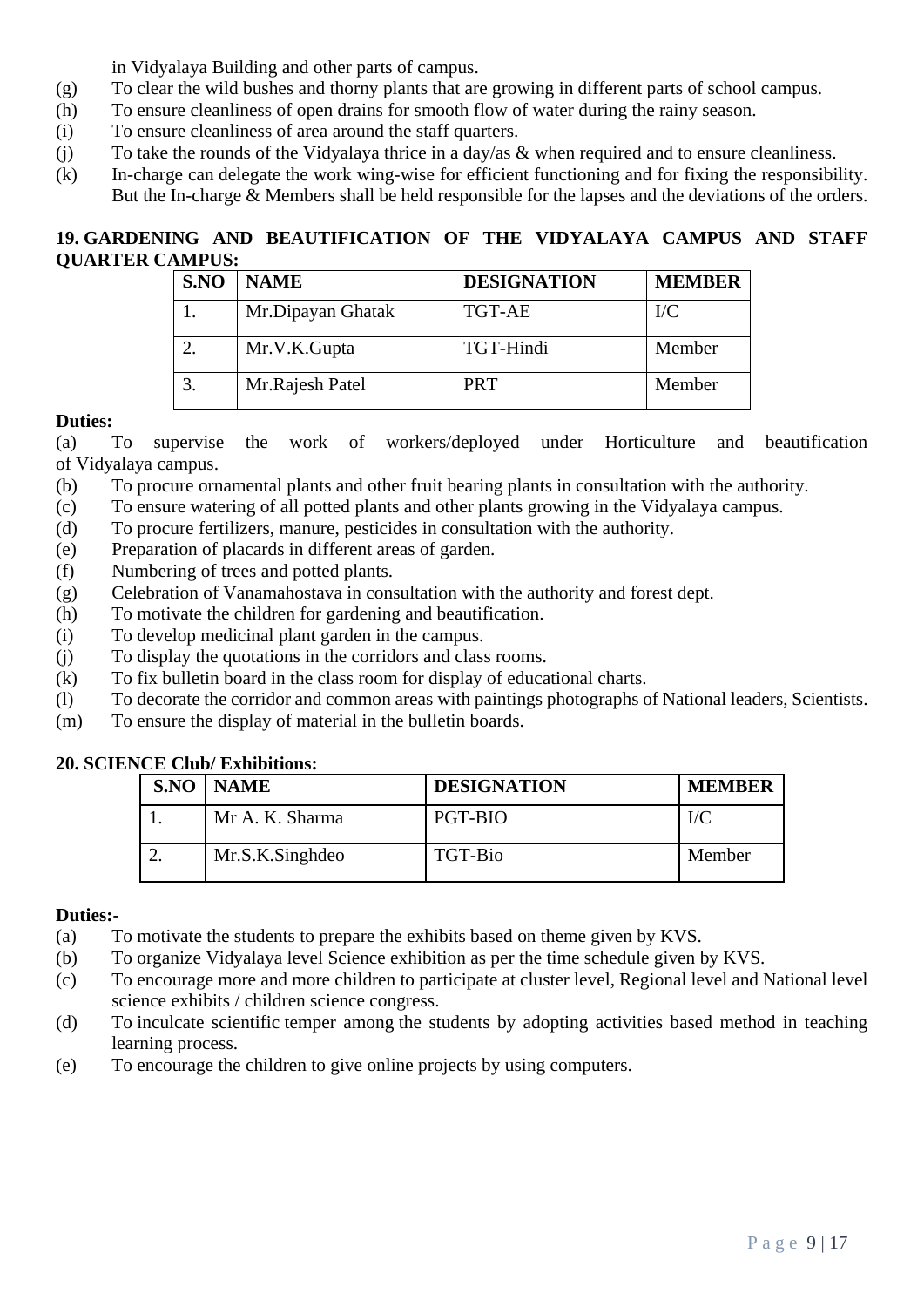### **21. SOCIAL SCIENCE CLUB:**

| S.NO           | <b>NAME</b>         | <b>DESIGNATION</b> | <b>MEMBER</b> |
|----------------|---------------------|--------------------|---------------|
|                | Mr.E.G.Pokharkar    | PGT-Eco            | $\rm{IC}$     |
| $\overline{2}$ | Mr. P. D. Naik      | PGT-Hindi          | Member        |
|                | Mr. Abhishek Pandey | TGT-So. Stud.      | Member        |
| 4.             | Mr.Ranveer Kumar    | TGT-So.Stud.       | Member        |
|                | Ms.Sweta Thakur     | PRT-Music          | Member        |

### **Duties:-**

- (a) To motivate children to prepare projects/model based on country/state allotted to the region.
- (b) To encourage more and more children to participate in cluster level, Regional level and Nation level exhibition.
- (c) To motivate the children to participate in debate, group dance, music, skit competitions etc. organized in connection with social science exhibition.
- (d) To encourage the students to submit online projects as per the requirements time to time.
- (e) To ensure project based learning in all the classes.

# **22. MAINTENANCE AND REPAIR OF SCHOOL BUILDING, STAFF QUARTERS AND CONTINUOUS SUPPLY OF DRINKING WATER:**

| S.NO | <b>NAME</b>            | <b>DESIGNATION</b>  | <b>MEMBER</b> |
|------|------------------------|---------------------|---------------|
|      | Mr. Rahul Kumar Bharti | <b>TGT-WE</b>       | $\rm{IC}$     |
|      | Mr.Ranjan Ku.Padhan    | <b>TGT-Sanskrit</b> | Member        |
|      | Mr Manoj Ku. Sahu(BGR) | <b>PRT</b>          | Member        |
|      | Mrs.Pramila Yadav      | <b>PRT</b>          | Member        |

# **Duties:-**

- (a) To maintain a register related with deficiencies noted in the Vidyalaya building and staff quarters.
- (b) To undertake maintenance of school building and staff quarters as per the need.
- (c) To ensure the proper functioning of Aqua guard installed in school building & availability of safe drinking water to the students & staffs.
- (d) To ensure the cleaning of over-head tanks in school building and staff quarters.
- (e) To ensure the chlorination of water stored in tanks after cleaning
- (f) To ensure the proper functioning of water coolers.
- (g) To install/refill the fire safety equipment & regular supervision of the same.

(h) To obtain vidyalaya buildings safety certificate, fire safety certificate, water testing certificate & to submit it in the office

- (i) To ensure refilling of fire safety equipment  $\&$  proper functioning of it.
- (j) To conduct evacuation mock drill inviting NDRF team/ Fire brigade.

# **23. MEDICAL CHECKUP:**

| S.NO | <b>NAME</b>          | <b>DESIGNATION</b> | <b>MEMBER</b> |
|------|----------------------|--------------------|---------------|
|      | Mr. Neeraj Ku.Pandey | TGT-PH &E          | $\rm{IC}$     |
|      | Ms. Pratibha Meher   | <b>PRT</b>         | Member        |
|      | Mrs P.Yadav          | <b>PRT</b>         | Member        |
|      | Ms Santoshini Nial   | <b>Nurse</b>       | Member        |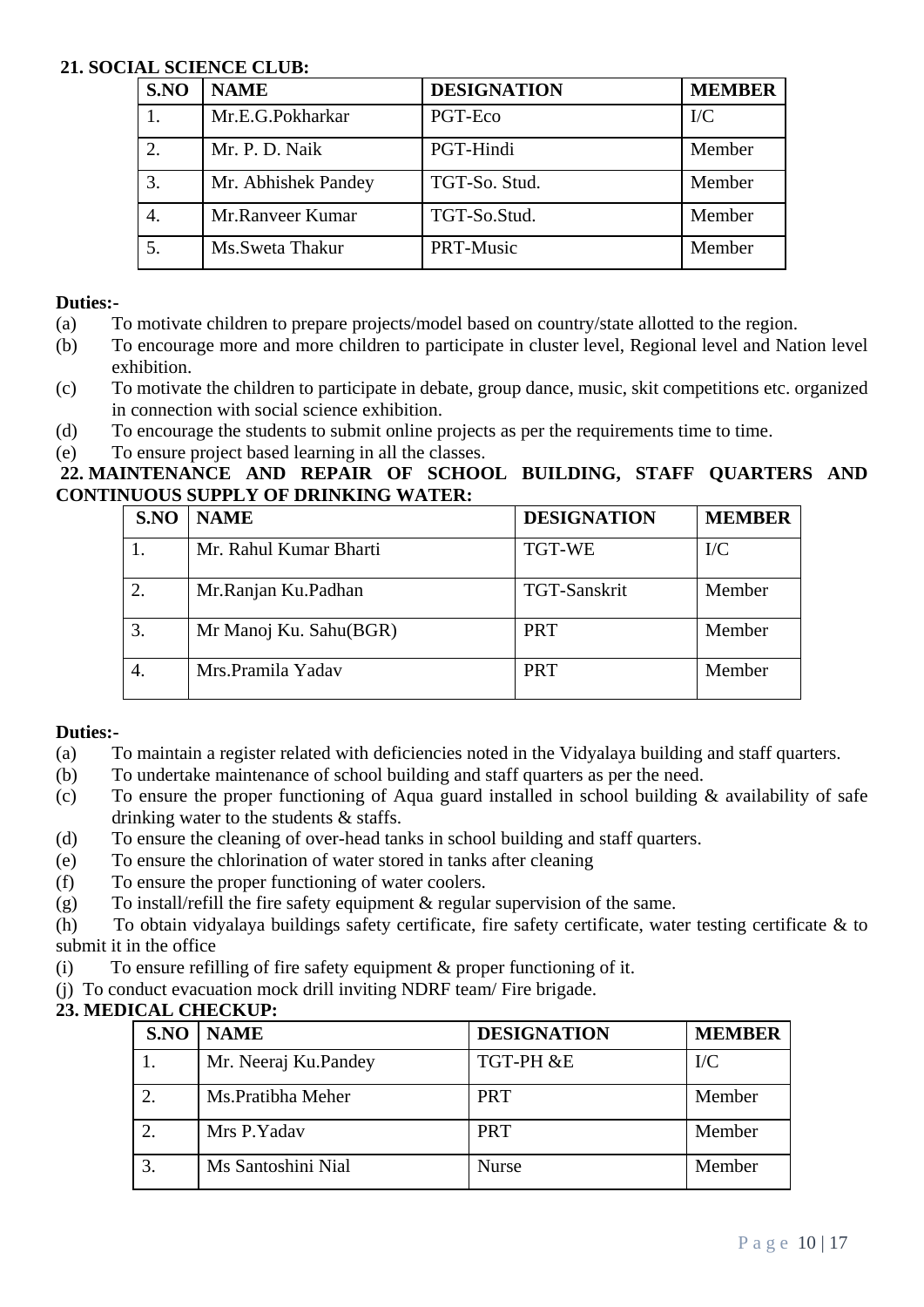- (a) To procure the required number of medical cards in the beginning of the academic session.
- (b) To distribute the medical cards to the class teachers based on strength.
- (c) To arrange the medical checkup twice in a year (in the month of August and Feb)
- (d) To ensure the follow up action after the medical checkup.

### **24. PHOTOGRAPHY:**

| SNO | NAME           | <b>DESIGNATION</b> | <b>MEMBER</b> |
|-----|----------------|--------------------|---------------|
|     | Mr.D.K.Pradhan | <b>PRT</b>         | $\rm{IC}$     |
|     | Mr.V.K.Gupta   | TGT-Hindi          | Member        |
|     | Mr.H.K.Singh   | <b>PRT</b>         | Member        |

#### **Duties:-**

(a) To ensure the photography/Videography on important occasions / functions etc. & to preserve it for display/uploading in website/ registration process.

# **25. VOCATIONAL GUIDANCE / COUNSELLING / ARRANGING GUEST LECTURE:**

| S.NO | <b>NAME</b>         | <b>DESIGNATION</b> | <b>MEMBER</b> |
|------|---------------------|--------------------|---------------|
|      | Mr.Sanjeev Ku. Sahu | PGT-Phy            | $\rm{IC}$     |
|      | Mr. Bhawani Bag     | TGt-Eng            | Member        |
|      | Mr. Pratibha Meher  | <b>PRT</b>         | Member        |

#### **Duties:**

- (a) To arrange guest lectures on important occasions by inviting, Scientist, Doctors and others dignitaries.
- (b) To arrange Vocational guidance and counseling to the students by inviting reputed personalities from different fields.
- (c) To pay the remuneration in consultation with the authority.

#### **26. SPORTS COMMITTEE:**

| S.NO | <b>NAME</b>           | <b>DESIGNATION</b> | <b>MEMBER</b> |
|------|-----------------------|--------------------|---------------|
|      | Mr. Neeraj Ku. Pandey | TGT-P & HE         | $\rm{IC}$     |
|      | Mr.Ranveer Kumar      | TGT-So.Stud.       | Member        |
|      | Mr.D.K.Pradhan        | <b>PRT</b>         | Member        |

#### **Duties:**

1. **To ensure availability of all sports facilities to the students & prepare students for different competitions at cluster/ Regional/National/SGFI, etc.**

#### **27. STUDENTS COUNCIL COMMITTEE**

| S.NO | <b>NAME</b>                       | <b>DESIGNATION</b> | <b>MEMBER</b>        |
|------|-----------------------------------|--------------------|----------------------|
|      | Mr.P.D.Nayak                      | PGT-Hindi.         | $\rm{IC}$            |
| 2.   | Mr.Sudhir Sahu                    | PGT-Eng            | Member               |
| 3.   | Mr.C.Dasmahapatra                 | TGT-Eng            | Member               |
| 4.   | Mrs. Pratibha Meher               | <b>PRT</b>         | $\rm{IC}$<br>Primary |
| 5.   | Mr. N. K. Pandey                  | TGT-P&HE           | Member               |
| 6.   | <b>Senior-Secondary/Secondary</b> | <b>Primary</b>     |                      |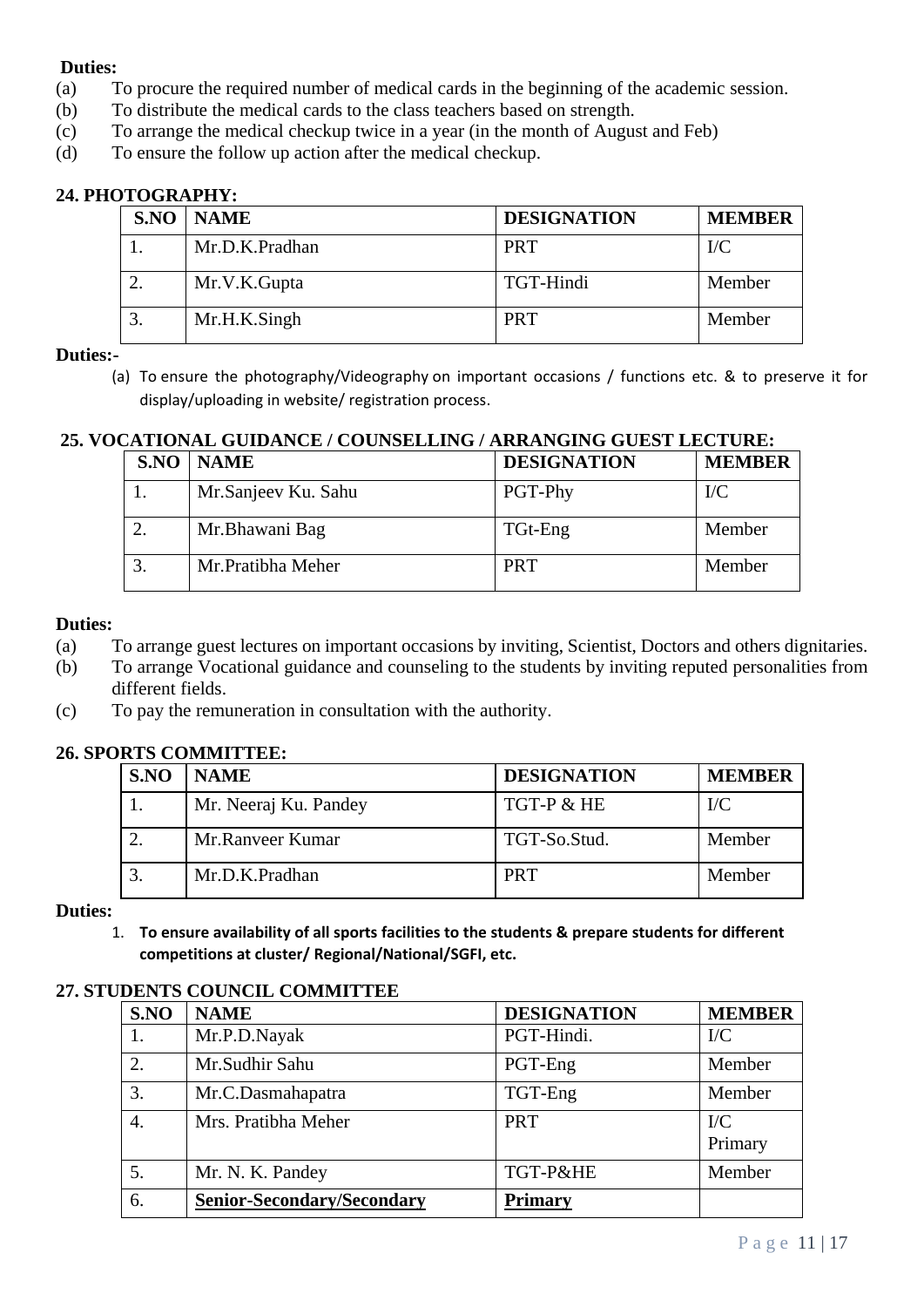| <b>SHIVAJI HOUSE:</b>              | SHIVAJI HOUSE:           |  |
|------------------------------------|--------------------------|--|
| Mr.A.K.Sharma, House Master        | Mrs. Pramila Yadav-      |  |
| Mr.C.Dasmohapatra                  | <b>House Mastress</b>    |  |
| Mr.S.K.singhdeo                    | Mr. Hitesh Singh (Assoc) |  |
|                                    |                          |  |
| <b>TAGORE HOUSE:</b>               | <b>TAGORE HOUSE:</b>     |  |
| Mr.E.G.Pokharkar, House master     | Mr. Rajesh Patel-House   |  |
| Mr. V.K. Gupta                     | Master                   |  |
| Mr. DR Yadav                       | Mr.Dinesh Pradhan(Ass)   |  |
|                                    | <b>ASHOKA:</b>           |  |
| <b>ASHOKA:</b>                     | Mr.Manoj                 |  |
| Mr. Rajeev Ku.Sharma, House Master | Ku.Sahu(BGR)- House      |  |
| Mr.R.K.Padhan                      | Mister                   |  |
| Mr.S.K.Buddhia                     | Mr.C.Badhei(Associ)      |  |
|                                    |                          |  |
|                                    | RAMAN HOUSE:             |  |
| <b>RAMAN HOUSE:</b>                | Mr.M.K.Sahu-House        |  |
| Mr.V.V.Singh, House Master         | Master                   |  |
| Mr.Ranveer Kumar                   | Ms.Sweta                 |  |
| Mr.A.K.Pandey                      | Thakur(Associate)        |  |
|                                    |                          |  |
|                                    |                          |  |
|                                    |                          |  |

- (a) Division of houses along with house master/mistresses and Associate of house masters & distribution of students to various houses
- (b) Selection of School Captains, Vice Captains, Sports Captains and House Captains prefects etc.
- (c) Procuring badges for Captains Monitors, prefects.
- (d) Conduct of investiture /Badge presentation Ceremony.
- (e) Assigning duties to all members of the Student Council House Wise/Class wise.
- (f) Conduct of monthly meetings with the members of student's council.
- (g) Maintenance of Students council register/records.

# **28. SUBJECT COMMITTEE (SECONDARY & SENIOR SECONDARY)**

| S. No. | <b>SUBJECT</b>                                    | <b>INCHARGE</b>                                   | <b>DESIGNATION</b>         | <b>MEMBER</b>            |
|--------|---------------------------------------------------|---------------------------------------------------|----------------------------|--------------------------|
| 1.     | <b>LANGUAGES</b>                                  | Mr.P.D.Nayak                                      | PGT-Hindi I/C              | subject<br>All           |
|        |                                                   | Mr.S.K. Sahu                                      | PGT (English)              | concerned                |
|        |                                                   | Mr.R.K.Padhan                                     | TGT-Sanskrit               |                          |
| 2.     | Science<br>$\&$                                   | Mr. S. K.Sahu                                     | PGT-Phy I/C                | All subject              |
|        | <b>Mathematics</b>                                | Mr. Sushil Ku.<br><b>Buddhia</b>                  | <b>PGT</b> Maths           | concerned                |
| 3.     | $\&$<br>Commerce<br>Social Science                | Mr.Bhagabata<br>Prasad Nayak,<br>Mr.E.G.Pokharkar | <b>PGT-Comm</b><br>PGT-Eco | All subject<br>concerned |
| 4.     | CMP<br>All<br>$\&$<br>subject primary<br>Subjects | Mr.Jaldhar Durga                                  | <b>Sr.Most PRT</b>         | All PRT teachers         |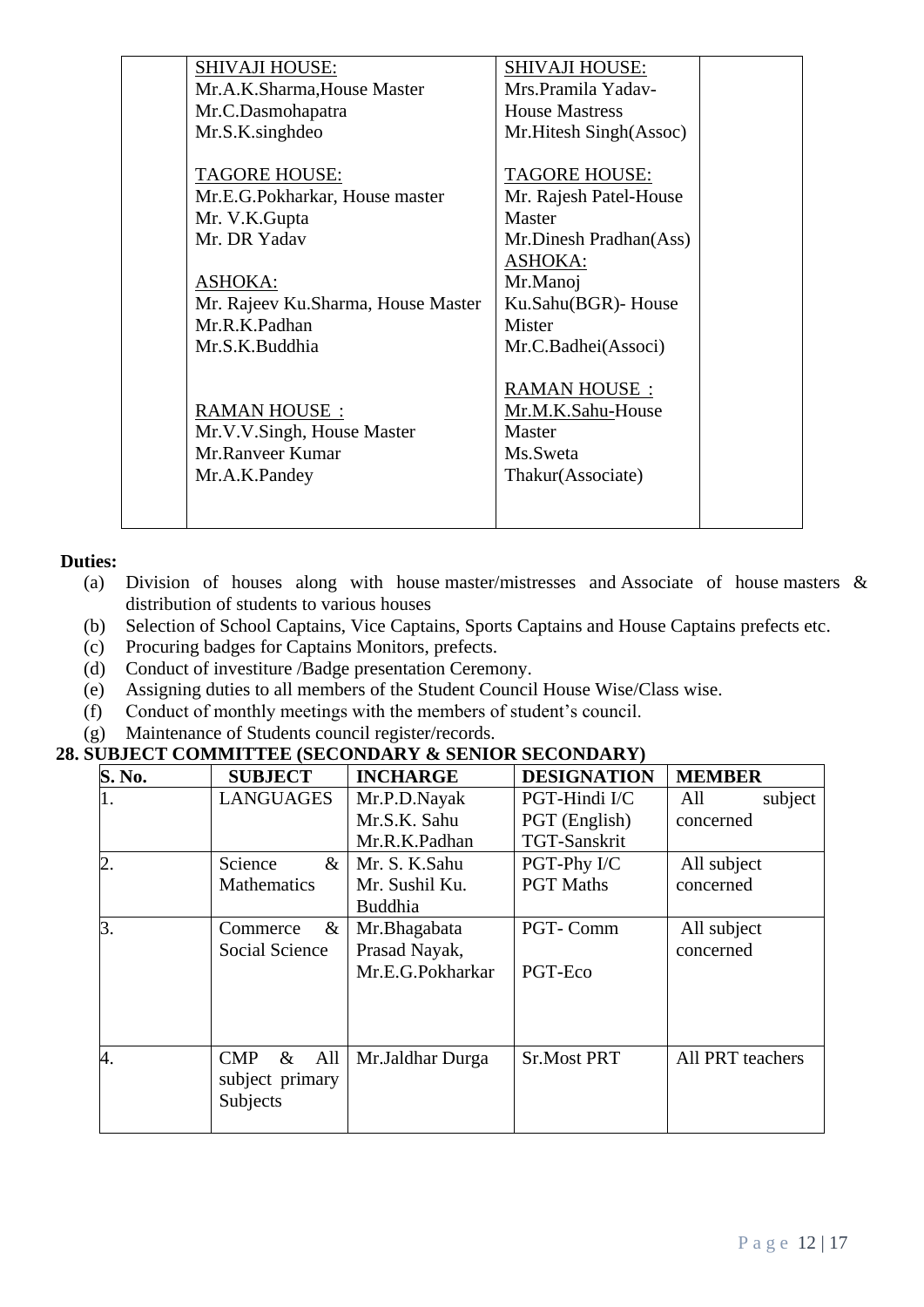- (a) Subject conveners should convene the meeting with member of their own faculty in the last week of every month. Minutes of the meeting is to be submitted to the principal on the last day of the month. Subject convener must invite the principal also for the meeting.
- (b) Subject conveners will discuss atleast the following issues during the meeting:
- (1) Guidance regarding the maintenance of teacher diary
- (2) Coverage of syllabus as per the split-up syllabus approved by KVS
- (3) Conducting the practical for classes IX to XII as per the split-up syllabus approved by KVS
- (4) Demo classes by rotation during the subject committee meeting
- (5) Uses of computers and other audio-visual aids in teaching learning process
- (6) Plan of evaluation of home assignment
- (7) To discuss guidelines regarding, setting of question paper, blue print, marking scheme as per KVS norms.
- (8) Plan of action for late bloomers & bright students
- (9) Remedial teaching for late bloomers/ students
- (10) Decoration of bulletin boards in corridors / class rooms with educational charts.
- (11) Club activity / Science and social exhibition

**NOTE:** The subject convener will be held responsible for non – submission of the record to the Principal. **29. LITERARY CLUBS** 

| S.NO | <b>Subject</b>      | <b>NAME</b>        | <b>DESIGNATION</b>  | <b>MEMBER</b> |
|------|---------------------|--------------------|---------------------|---------------|
|      | English             | Mr.Sudhir Ku. Sahu | $PGT$ (English) I/C |               |
|      | Hindi               | Mr.P.D.Nayak       | PGT(Hindi)          |               |
|      | Sanskrit            | Mr.R.K.Pasdhan     | PGT-Hindi(Sanskrit) |               |
| 4.   | <b>ODIYA</b>        | Ms Umashankari Pal | Odiya teacher       |               |
|      | <b>All Teachers</b> |                    |                     |               |

# **Duties:**

- (a) To develop the language skills like reading, writing, speaking, listening skills among the students
- (b) To develop the proper reading habits among the children.
- (c) To give required guidance in the planning and execution of project to students
- (d) To encourage the use of Audio Visual aids in teaching learning process
- (e) To conduct the language games during the teaching periods.
- (f) To preserve the projects prepared by the children.
- (g) To train the students for various activities like recitation of poem, storytelling, debate, elocution and essay writing, extempore speech.
- (h) To train the students for various activities of morning assembly programme like pledge, thought for the day, news and special item.

# **30. STUDENT'S DIARY/VIDYALAYA MAGAZINE/CLASS MAGAZINE COMMITTEE:**

| S.NO             | <b>NAME</b>         | <b>DESIGNATION</b>  | <b>MEMBER</b>           |
|------------------|---------------------|---------------------|-------------------------|
| 1.               | Mr.S. K. Sahu       | PGT-ENG             | $\rm{IC}$               |
| 2.               | Mr.P.D.Nayak        | PGT-Hindi           | Member                  |
| 3.               | Mr. V. K. Gupta     | TGT-Hindi           | Member                  |
| $\overline{4}$ . | Mr.C.Dasmohapatra   | TGT-Eng.            | Member                  |
| 5.               | Mr.D.Ghatak         | <b>TGT-AE</b>       | Member                  |
| 6.               | Mr.Jaldhar Durga    | <b>Sr.Most PRT</b>  | $\mathbf{I}/\mathbf{C}$ |
|                  |                     |                     | Primary                 |
| 7.               | Mrs. Pratibha Meher | <b>PRT</b>          | Member                  |
| 7.               | Mr.Rajesh Patel     | <b>PRT</b>          | Member                  |
| 8.               | Ms Umashankari Pal  | Odiya Lang. Teacher | Member                  |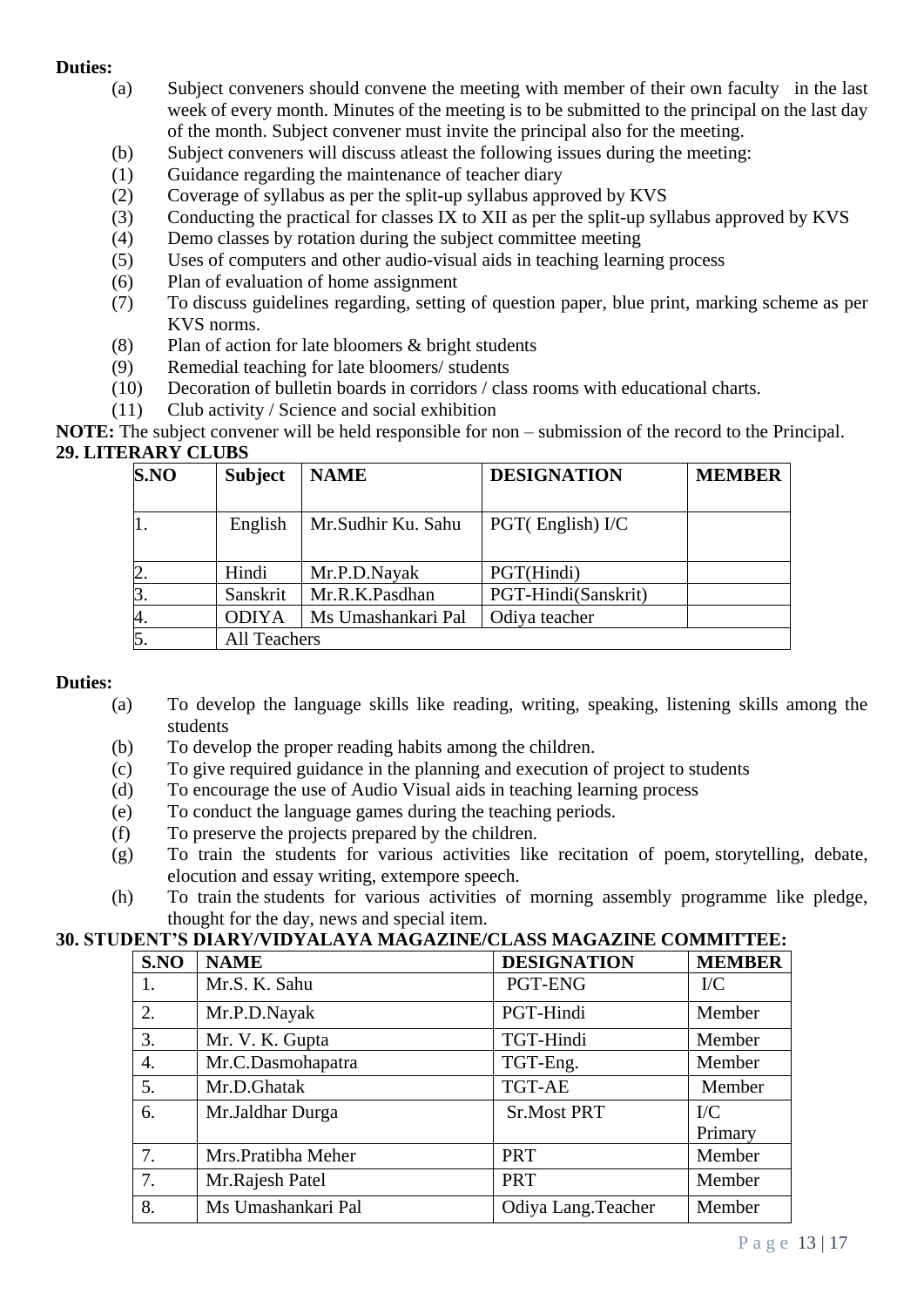(a) The Class teachers of class III to XII shall identity the children with talents & to nurture the talents by motivating to participate in different activities of the vidyalaya & to collect such achievements/sucesses.

- (b) Editorial board will collect the article from the students. Article are to be arranged section wise (English section, Hindi section, drawing and painting etc.
- (c) Editorial board should take concerted efforts to bring about class magazine by the end of the July 2022/23.
- (d) Articles are to be screened, proof reading must be done and selected article should find a place in the vidyalaya patrika/class magazine. Class magazine should contain 50 pages-(English section- 20 pages-Hindi section- 20 pages and 10 pages- Art, drawing and paintings.
- (e) Editorial board select the article for the class magazine. These articles are to be arranged section wise like English section, Hindi section, Sanskrit section, Art, Drawing and painting section. Editorial board can invite the article from teachers' side also.
- (f) School magazine should contain total 82 pages (30 page- English, 30 pages Hindi, 10 pages Sanskrit and 10 pages- Art, drawing and painting and 2 pages photography section.
- (g) The editorial board should make concerted effort to bring about the school magazine in time.
- (h) To select the contents of student's Diary & proof reading & In time distribution among all the students.

# **31. INCOME TAX/ CS-54 CHECKING/UBI FEE COLLECTION VARIFICATION**

| S.NO | <b>NAME</b>      | <b>DESIGNATION</b> | <b>MEMBER</b> |
|------|------------------|--------------------|---------------|
|      | Mr.B.P.Nayak     | PGT-Comm           | $\rm{I}/C$    |
|      | Mr.B.Bag         | TGT-Eng            | Member        |
|      | Mr.M.K.Sahu(BGR) | PRT                | Member        |

#### **Duties:**

1. Calculation of income tax from the members of the staff as per the provisions of Govt. Of India latest Income Tax Rules.

2. To verify the fee collection details in class attendance register after each Quarters fee collection. **32. INFORMATION to RTI:**

| S.NO | <b>NAME</b>      | <b>DESIGNATION</b> | <b>MEMBER</b>  |
|------|------------------|--------------------|----------------|
|      | Mr.B.P.Nayak I/C | PGT-Comm           | Office $\&$    |
|      |                  |                    | Administration |
|      |                  |                    | Related        |
|      | Mr.B.Bag         | TGT-Eng            | Member         |
|      | Mr. B. Sabar     | Sub-staff          | Member         |

### **Duties:**

**To receive/record the letters & to respond /provide information as per RTI Act-2005, with consultation of the authority.**

#### **33. TLM PURCHASE COMMITTEE (Primary)**

| S.NO | <b>NAME</b>      | <b>DESIGNATION</b> | <b>MEMBER</b> |
|------|------------------|--------------------|---------------|
|      | Mr.Jaldhar Durga | <b>Sr.Most PRT</b> | $\rm I/C$     |
| ـ.   | All PRT          | <b>PRT</b>         | Member        |

**Duties: To submit the requirements as per KVS norms & to ensure proper implementation/ use in teaching learning process.**

### **34. STAFF GRIEVANCE REDRESSAL COMMITTEE:**

| SNO | <b>NAME</b>          | <b>DESIGNATION</b> | <b>MEMBER</b> |
|-----|----------------------|--------------------|---------------|
|     | Mr.B.P.Nayak         | PGT-Comm.          | I/C           |
|     | Mr.Rajeev Ku. Sharma | PGT-Chem           | Member        |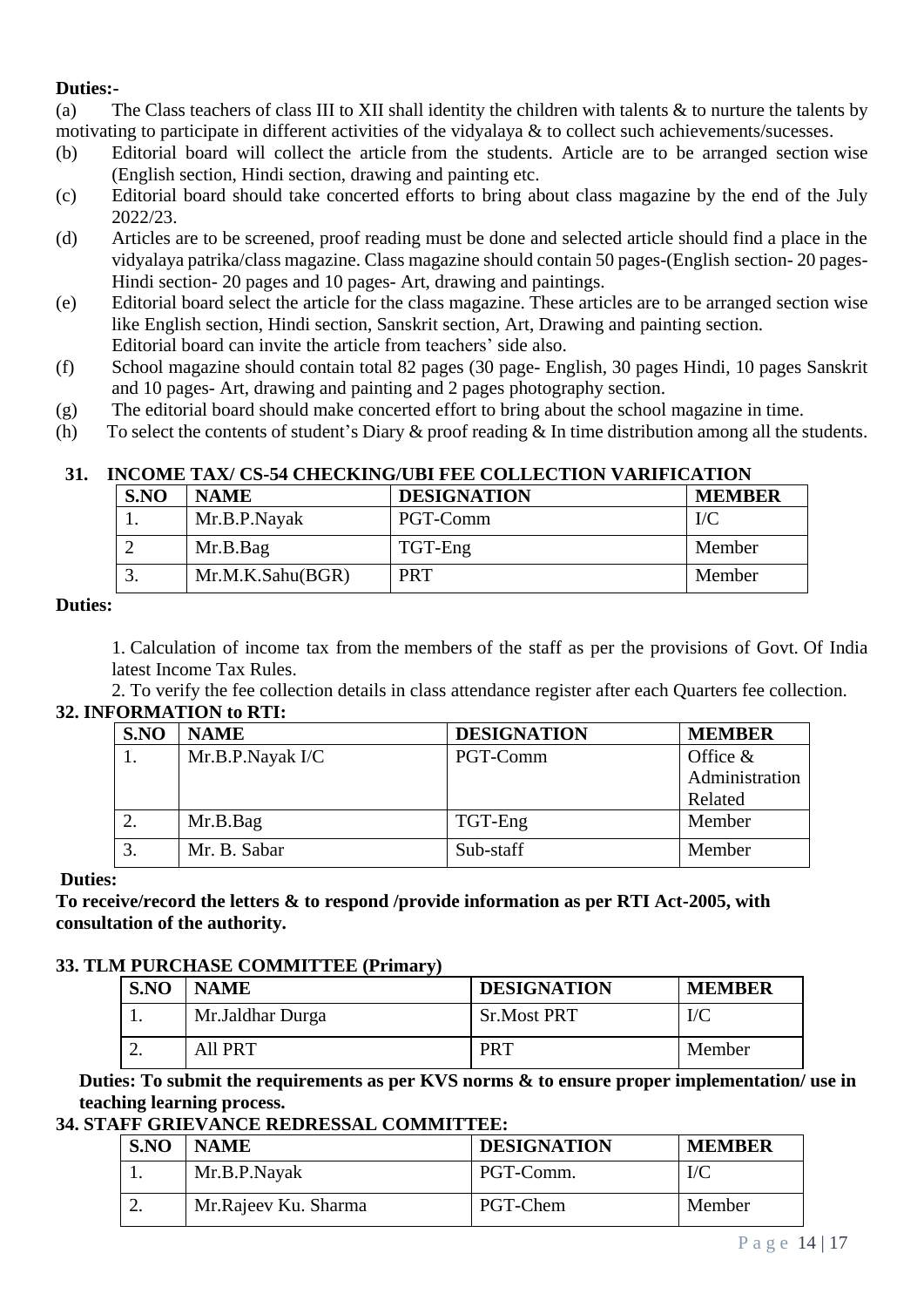| ٠.  | Mr.Bhawani Bag     | TGT-Eng | Member |
|-----|--------------------|---------|--------|
| ، ب | Mrs. Pramila Yadav | PRT     | Member |

# **Duties: To receive/address the grievances of staffs & redressal of such case as per rules with consultation with the authority.**

# **35. MATHS/SCIENCE/GREEN/ ALL OTHER OLMYPIADS:**

| S.NO | <b>NAME</b>       | <b>DESIGNATION</b> | <b>MEMBER</b> |
|------|-------------------|--------------------|---------------|
|      | Mr.A.k.Sharma     | PGT-Bio            | $\rm{IC}$     |
|      | Mr.Sushil Buddhia | <b>TGT-Maths</b>   | Member        |
|      | Mr.S.K.Singhdeo   | TGT-Bio            | Member        |
|      | Mr.C.Badhei       | <b>PRT</b>         | I/C Primary   |

 **Duties: To Motivate the students for their valuable participation & register the students for different Olympiads as per the guidelines of KVS RO/Head Quarters/ Different Departments.**

1. To conduct exams & forwarding of information to the concerned/ KVS RO BBSR etc.

#### **36. TEACHING Aids:**

| S.NO | <b>NAME</b>       | <b>DESIGNATION</b> | <b>MEMBER</b> |
|------|-------------------|--------------------|---------------|
|      | Mr.A.K.Pandey     | TGT-So.Stud.       | $\rm{I}/C$    |
|      | Mr. D. K. Pradhan | <b>PRT</b>         | Member        |

**Duties: To submit requirements of the teaching Aids & monitoring of its uses.**

### **37. AUDIO – VISUAL & COMPUTER Deptt.**

| SNO | <b>NAME</b>              | <b>DESIGNATION</b> | <b>MEMBER</b> |
|-----|--------------------------|--------------------|---------------|
|     | Mr. Vivek V. Singh       | PGT-CS             | $\rm{IC}$     |
|     | Mr. Sushil Kumar Buddhia | TGT - Maths        | Member        |
|     | Mr.R.K.Bharti            | TGT-WE             | Member        |

#### **Duties: To submit Requirements of Computers, Softwires & its Accessories**

(a) To. Ensure Maintenance & proper functioning of all computers/OHP etc.

(b) To ensure Broad band connectivity/functioning in all required locations

#### **38. DISPLAY BOARDS**

| S.NO          | <b>NAME</b>                                       | <b>DESIGNATION</b> | <b>MEMBER</b> |
|---------------|---------------------------------------------------|--------------------|---------------|
|               | Mr.D.Ghatak                                       | <b>TGT-AE</b>      | $\rm{IC}$     |
| $\mathcal{D}$ | Mr.R.K.Bharti                                     | <b>TGT-WE</b>      | Member        |
| 3.            | Mr. Hitesh Singh                                  | <b>PRT</b>         | I/C Primary   |
|               | Ms. Sweta Thakur                                  | PRT-Music          | Member        |
|               | All House Masters/Mistresses &<br>Class Teachers. |                    | Members       |

 **Duties: 1.To monitor/organize display board competitions with consultation of the CCA coordinators.**

2.To maintain/ Upkeep the displays.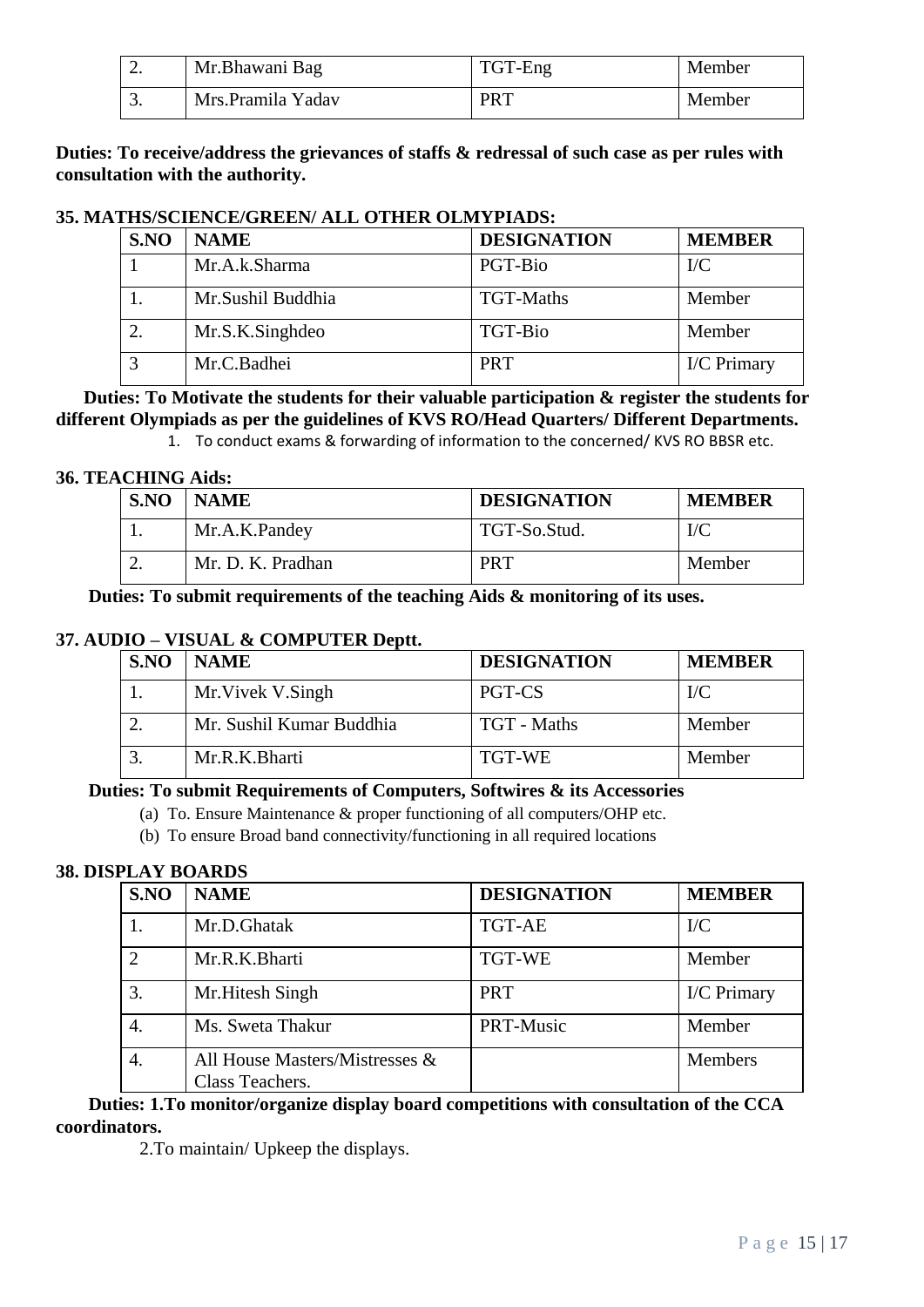#### **39. NEP & PISA/CCT**

| <b>S.NO   NAME</b>                         | <b>DESIGNATION</b> | <b>MEMBER</b>          |
|--------------------------------------------|--------------------|------------------------|
| Mr.V.V.Singh                               | PGT-CS             | I/C Sec $&$<br>Hr.Sec. |
| Mr.J.Durga.                                | <b>Sr.Most PRT</b> | I/C Primary            |
| All the other teachers<br>Teaching (I-XII) |                    | Member                 |

#### **Duties:**

1.To implement NEP-2020 as per guidelines & as per the instructions received from KVS RO BBSR/KVS HQ. time to time

- 2. To conduct PISA/CCT Tests as per the schedule & to submit the data/result time to time.
- 3. To conduct Mentor Mentee Meeting & to monitor the Progress of students.

#### **40. LOCAL PURCHASE COMMITTEE/ Purchase Committee-GeM:**

| S.NO | <b>NAME</b>                | <b>DESIGNATION</b> | <b>MEMBER</b> |
|------|----------------------------|--------------------|---------------|
| 1.   | Mr. Bhagabata Prasad Nayak | PGT-Comm.          | $\rm{IC}$     |
| 2.   | Mr.S.K.Sahu                | PGT-Phy            | Member        |
| 3.   | Mr.R.K.Padhan              | TGT-Sanskrit       | Member        |
| 4.   | Mr. N.K. Pandey            | TGT-PH & E         | Member        |
| 5.   | Mr.Bhawani Bag             | <b>PRT</b>         | Member        |
| 6.   | Mr. Chairman Badhei        | <b>PRT</b>         | Member        |

#### **Duties:**

- (a) To initiate purchase (local market survey & through GeM) as per the requirements submitted by the department Holders at the beginning of the session & as per the requirement received from the deptt. Incharges/Stoch Holders time to time
- (b) To carryout market survey whenever required
- (c) To finalize the bidding process generated through GeM & To Sign the quotations received by post/email & through market survey by LPC.
- (d) To check and sign the Comparative Statement of different quotations time to time.
- (e) To verify the Bills submitted by vendors/ agencies for release of payments time to time.

# **41. UBI PORTAL COMMITTEE**

|    | <b>S.NO   NAME</b>                 | <b>DESIGNATION</b> | <b>MEMBER</b> |
|----|------------------------------------|--------------------|---------------|
|    | Mr. Vivek V. Singh                 | PGT-CS             | I/C           |
|    | Mr.Manoj Ku.Sahu(BGR)              | <b>PRT</b>         | Member        |
| 3. | All Class/Co-Class Teachers(I-XII) |                    | Member        |

**Duties: To update students details as per enrollment & to monitor first verification by the class teachers & to do second verification/principal level verification as per the schedule in each quarter.**

(a) To ensure timely payment of fees in each quarter by the students with consultation of respective class teachers.

# **42. WEBSITE UPDATION COMMITTEE**

| SNO | <b>NAME</b>           | <b>DESIGNATION</b> | <b>MEMBER</b> |
|-----|-----------------------|--------------------|---------------|
|     | Mr. Vivek V. Singh    | PGT-CS             | $_{\rm{IC}}$  |
| ـ ـ | Mr.Manoj Ku.Sahu(BGR) | <b>PRT</b>         | Member        |